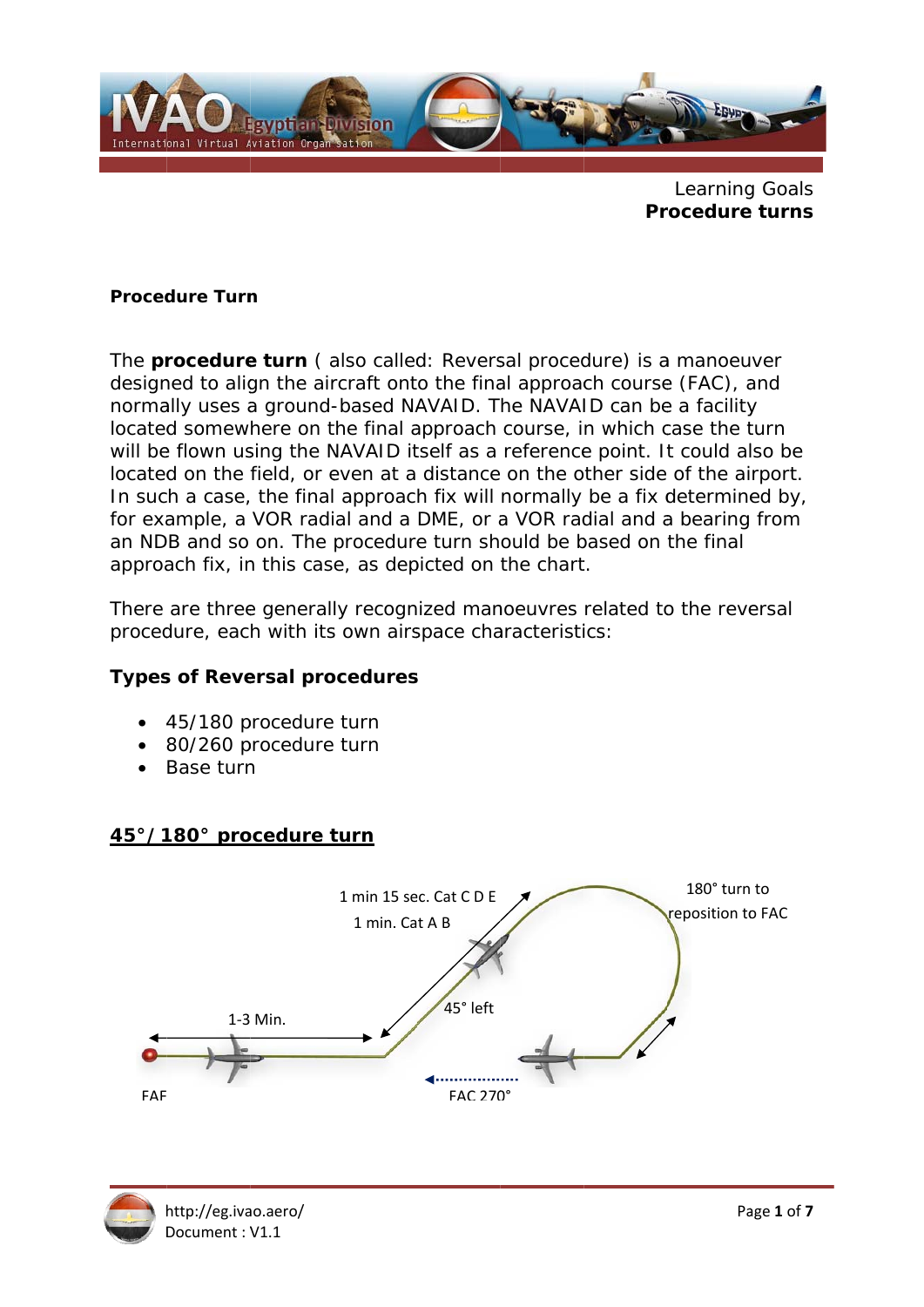

The procedure turn starts at a facility or fix and consists of:

- 1. A straight leg with track guidance. This straight leg may be timed or may be limited by a radial or DME distance
- 2. a  $45^\circ$  turn
- 3. a straight leg without track guidance
	- 1 minute for Cat A and B
	- 1 minute 15 sec for Cat C D and E
- 4. a 180° turn in the opposite direction to intercept the inbound track (Final approach course)

A nice example of this procedure can be found for instance at EHRD, VOR DME approach runway 24 when coming from MASOS



RTM VOR is the FAF where the straight leg with track guidance begins. After 4nm RTM VOR a 45 degree LEFT HAND turn for at least 1 minute followed by the 180° turn back to intercept the FAC 238.

We suggest you to do a flight from EGSS to EHRD.

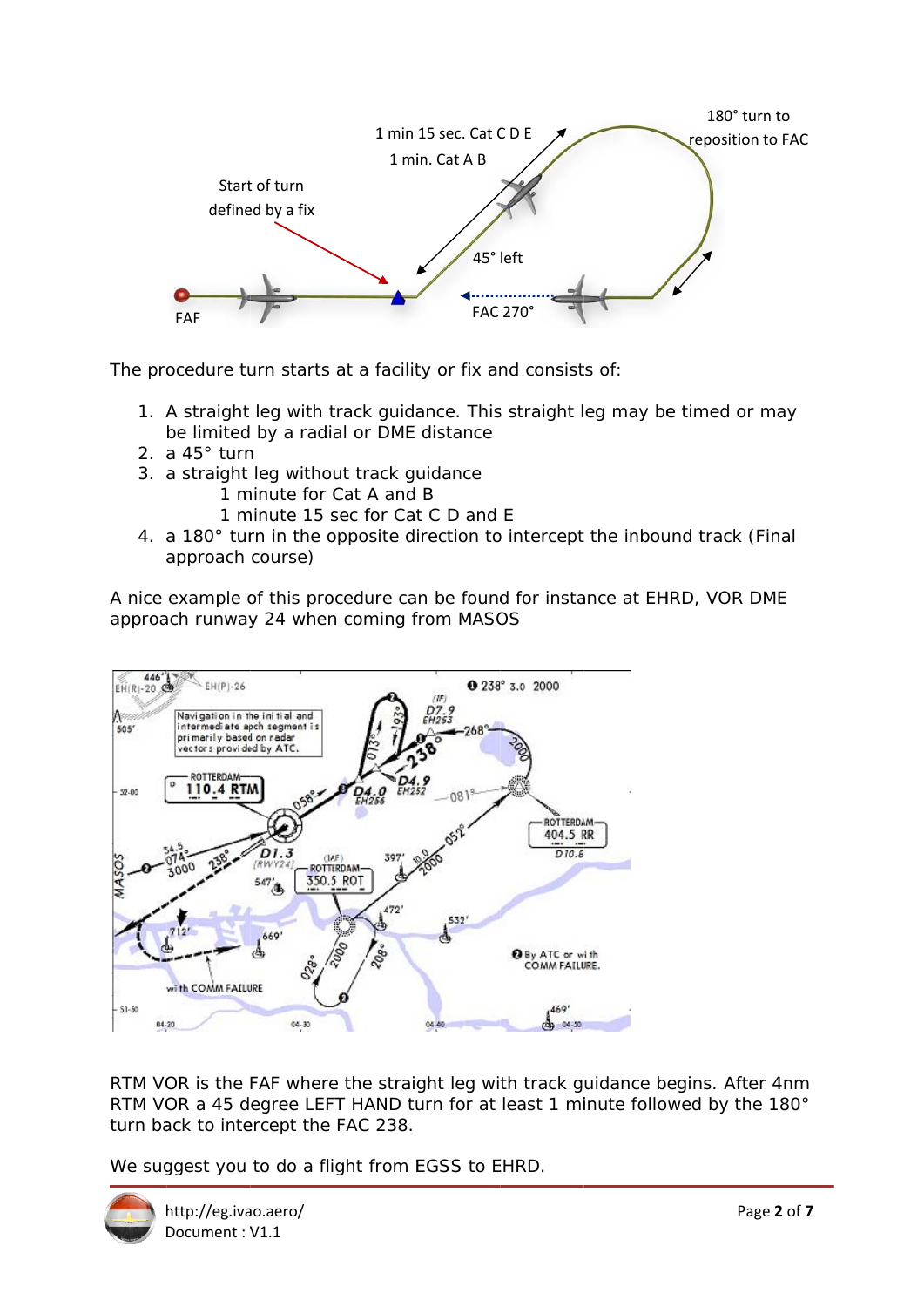### 80°/260° procedure turn



The procedure turn starts at a facility or fix and consists of:

- 1. A straight leg with track guidance. This straight leg may be timed or may be limited by a radial or DME distance
- 2. an 80° turn
- 3. directly followed by a 260° turn in the opposite direction to intercept the inbound track (Final approach course)

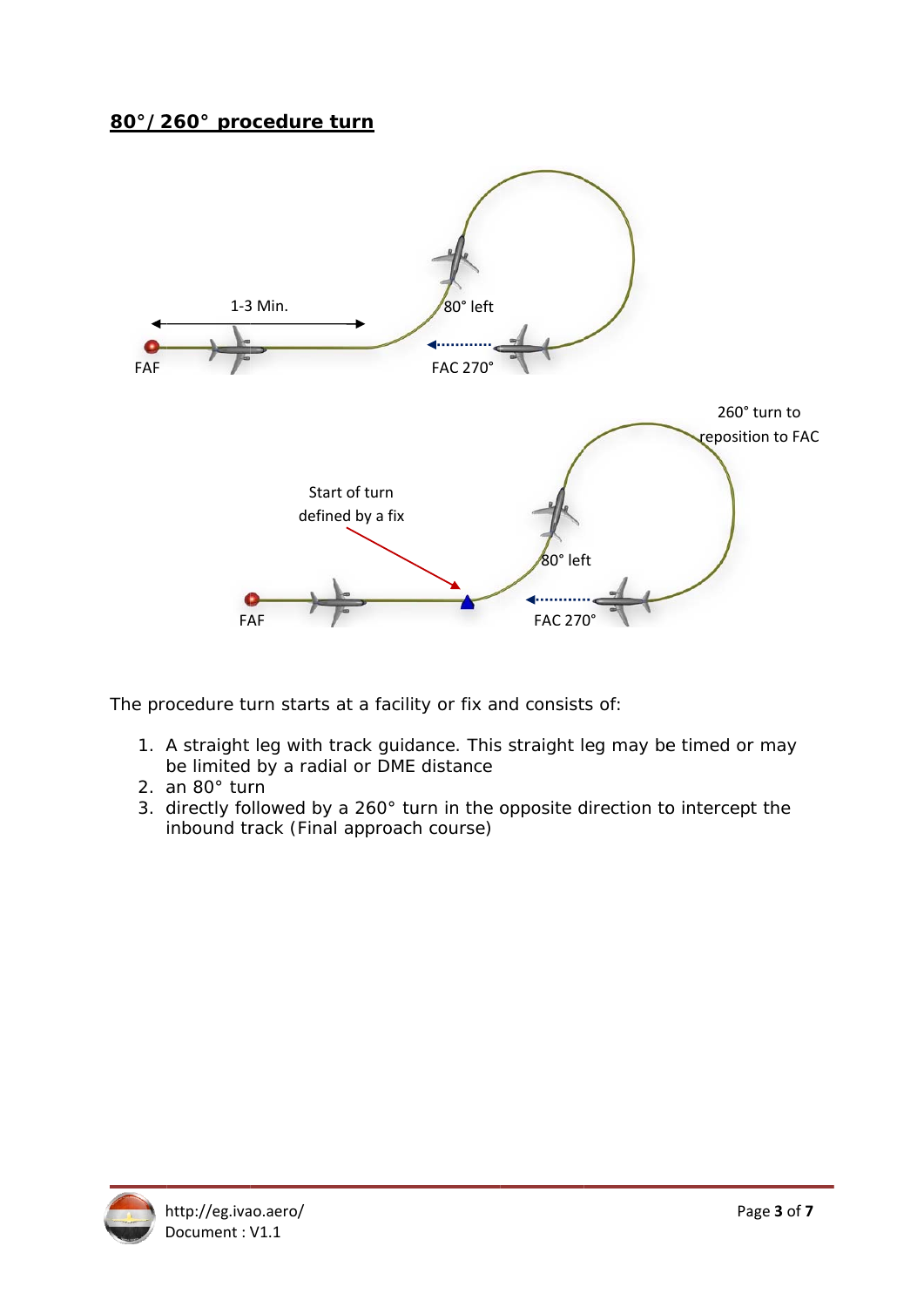# **BASE turn**



The base turn procedure starts at a facility or fix and consists of:

- 1. A specific outbound track and timing or DME distance from a facility followed by:
- 2. a turn in the opposite direction to intercept the inbound track (Final approach course)

The outbound track and/or the timing may be different for the various categories of aircraft. Where this is done, separate procedures are published.



A nice example of this procedure can be found for instance at LRTR, NDB rwy 29.

here we see a combination procedure containing a HOLD, no FAF but IAF, a guidance track 107 and the base turn procedure.

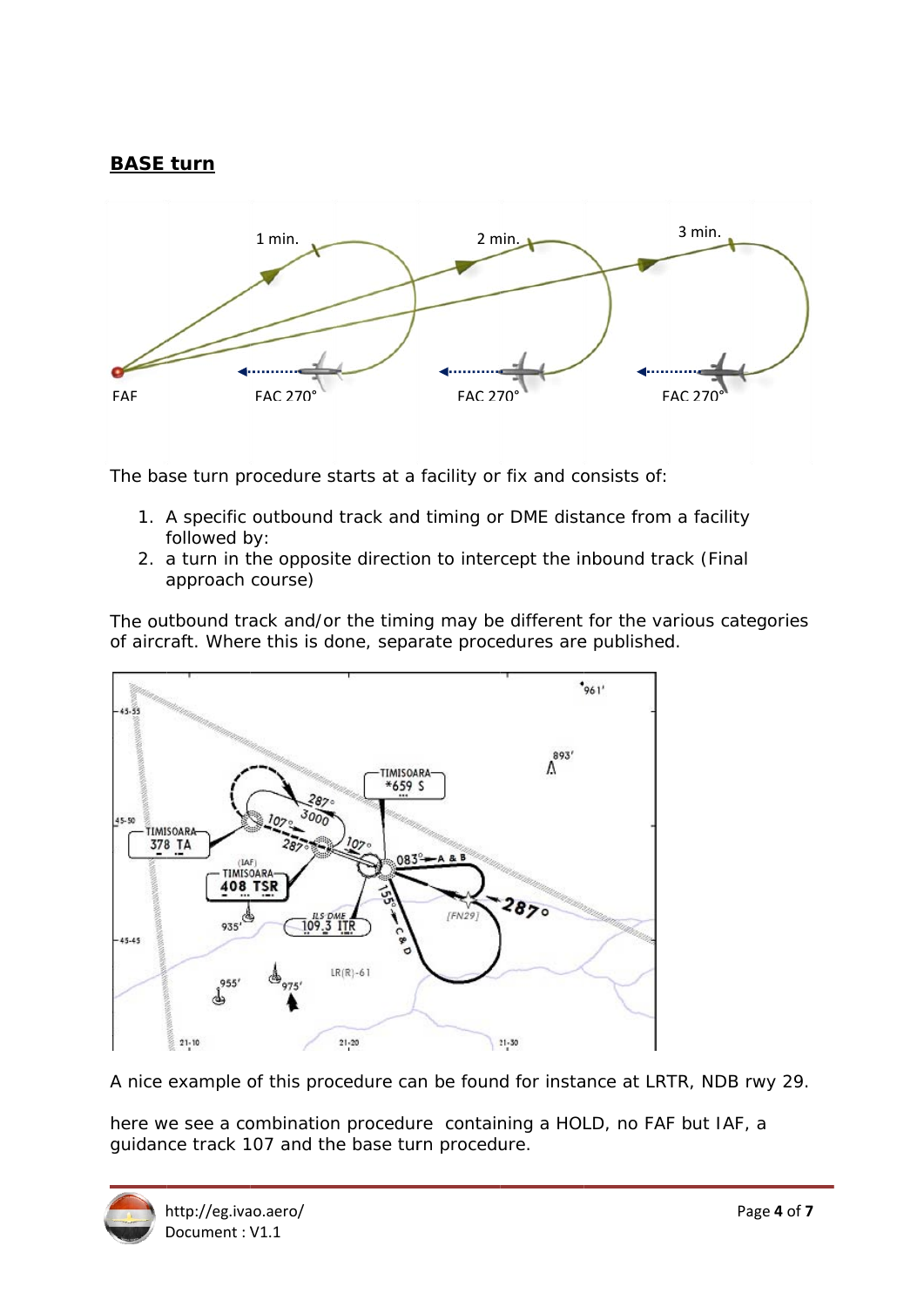NOTE: So far we have shown you the different types of LEFT HAND reversal procedures. No need to say that RIGHT HAND procedures exist as well. It all depends on the area where the procedure must be flown in order to stay clear of restricted airspace !

## The racetrack procedure turn



This procedure has been discussed in detail in the document: " FLYING HOLDING PATTERNS "

In a similar manner, the racetrack can be used to get aligned with the FAC.

## **HOW to enter these procedures?**

We can be very short about this.

The reversal procedure may be entered directly ONLY when your heading is less than  $+/-$  30 degrees from the straight leg guidance or the outbound track.

If not? then you must enter the holding prior to the reversal procedure.!

When there is no hold available....ATC did not set you up correctly and you may refuse.

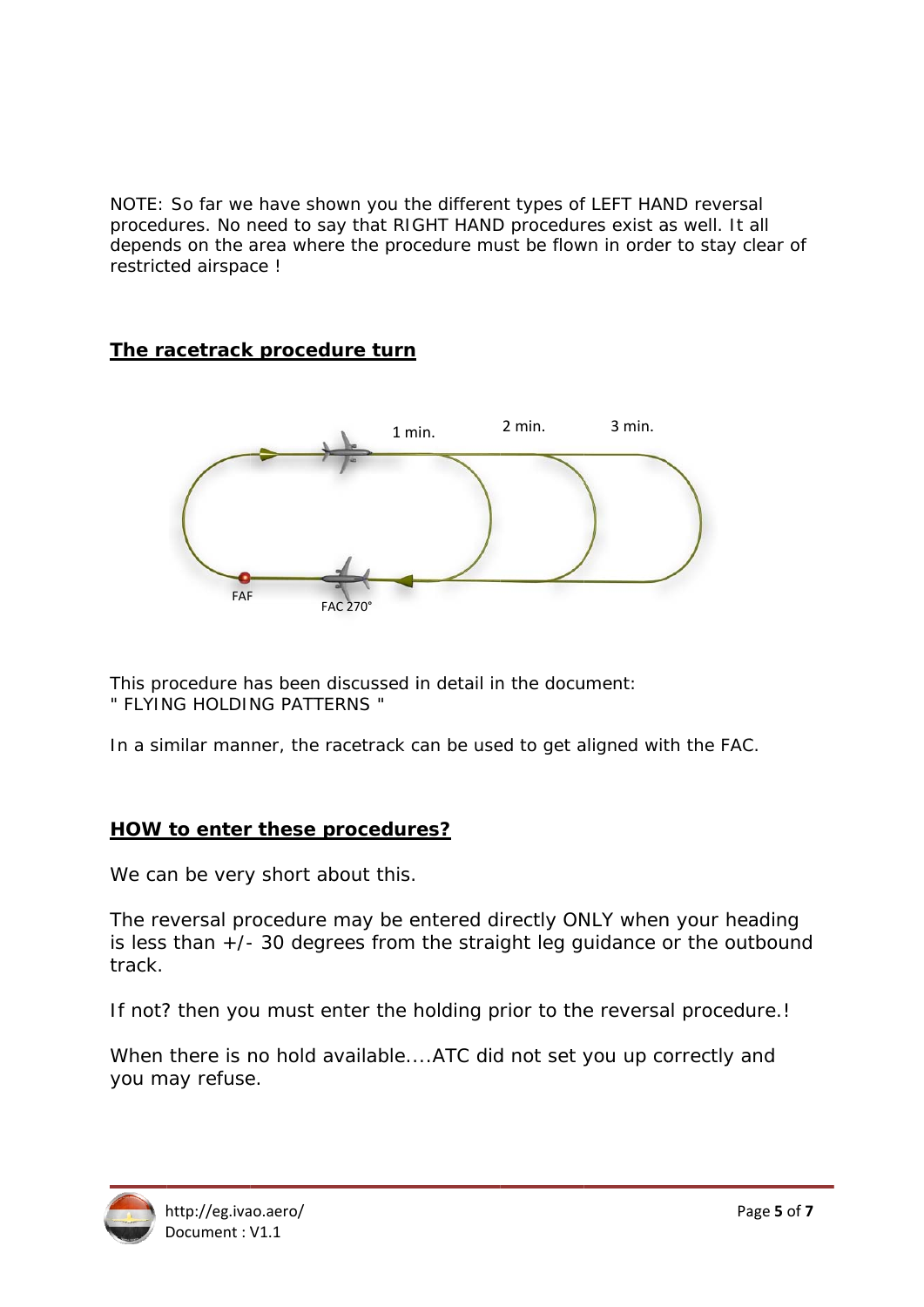

Arrivals from the Direct entry sector may enter the reversal procedure directly